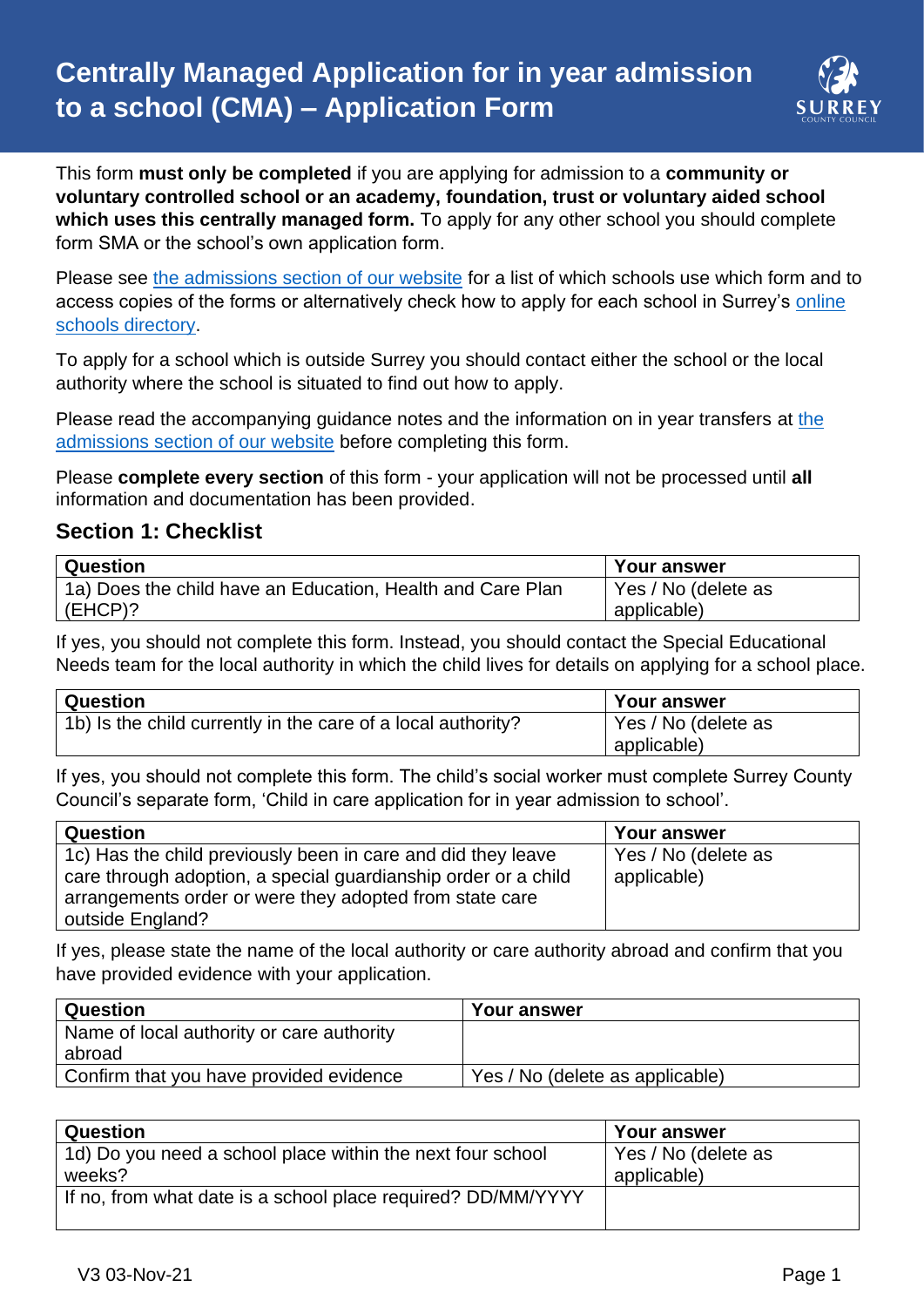#### In-year application for a school place (CMA)

We are unable to accept applications more than four school weeks before a place is required. If you apply more than four school weeks in advance, your application will not be processed and you will be asked to reapply when the four week timeframe has been reached. However please see the guidance notes for exceptions that apply for members of the Armed Forces and Crown Servants who are being relocated to the area and for children who need a school place at the start of the next academic year.

## **Section 2: Child's details**

| Question                                    | Your answer (please use capital letters) |
|---------------------------------------------|------------------------------------------|
| 2a) Child's surname                         |                                          |
| 2b) Child's first name                      |                                          |
| 2c) Child's middle name(s)                  |                                          |
| 2d) Child's date of birth                   |                                          |
| (answer as DD/MM/YYYY)                      |                                          |
| 2e) Gender                                  | Male/Female (delete as applicable)       |
| 2f) Child's home address including postcode |                                          |
| - this must be the child's current place of |                                          |
| residence and not a childminder or business |                                          |
| address.                                    |                                          |
| 2g) Date the child moved to this address    |                                          |
| (answer as DD/MM/YYYY)                      |                                          |

2h) Proof of address You must include at least **two** documents with your application form, one from each of the lists below, as proof of address. If evidence is not attached we may not be able to process your application.

| Question                                         | <b>Your answer</b>                       |
|--------------------------------------------------|------------------------------------------|
| Lists                                            | Document that you have included as proof |
| List A                                           |                                          |
| Current council tax statement<br>$\bullet$       |                                          |
| Signed tenancy agreement<br>$\bullet$            |                                          |
| Solicitor's letter on completion of<br>$\bullet$ |                                          |
| purchase                                         |                                          |
| List B                                           |                                          |
| Current utility bill<br>$\bullet$                |                                          |
| <b>Current benefits statement</b>                |                                          |
| <b>Current prescription Form</b><br>$\bullet$    |                                          |
| Recent bank statement                            |                                          |
| Other (please specify)                           |                                          |

| Question                                     | <b>Your answer</b> |
|----------------------------------------------|--------------------|
| 21) If the child has moved within the last 2 |                    |
| years, provide their previous address        |                    |
| including postcode.                          |                    |

# **Section 3: Residence within the United Kingdom**

| <b>Question</b>                          | <b>Your answer</b>              |
|------------------------------------------|---------------------------------|
| 3a) Is the child currently in the United | Yes / No (delete as applicable) |
| Kingdom?                                 |                                 |

If no, on what date is the child expected to arrive in the United Kingdom? Please provide your answer below and confirm that you have provided evidence of the date of arrival with your application.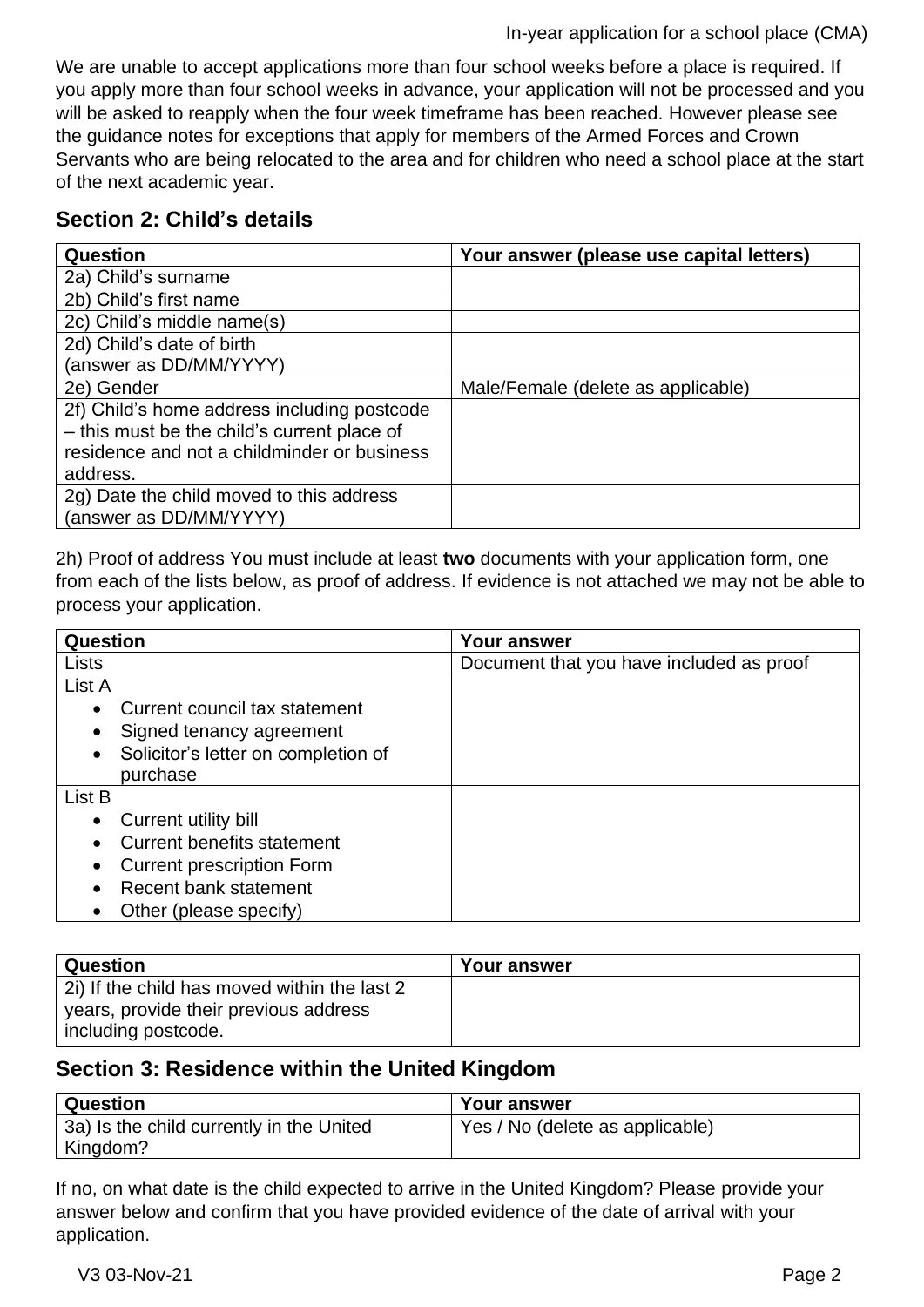| <b>Question</b>                            | Your answer                     |
|--------------------------------------------|---------------------------------|
| Date expected to arrive in the United      |                                 |
| Kingdom (DD/MM/YYYY)                       |                                 |
| Confirm that you have provided evidence of | Yes / No (delete as applicable) |
| the date of arrival                        |                                 |

If you answered 'yes' to question 3a, has the child always lived in the United Kingdom? Please provide your answer below:

| Question                                  | <b>Your answer</b>              |
|-------------------------------------------|---------------------------------|
| Has the child has always lived in the UK? | Yes / No (delete as applicable) |

If no, what is the date they last entered the United Kingdom? Please provide your answer below and confirm that you have provided evidence of the date they last entered the United Kingdom with your application.

| Question                                      | <b>Your answer</b>              |
|-----------------------------------------------|---------------------------------|
| Date they last entered/returned to the United |                                 |
| Kingdom? (DD/MM/YYYY)                         |                                 |
| Confirm that you have provided evidence of    | Yes / No (delete as applicable) |
| the date they last entered the United         |                                 |
| Kingdom                                       |                                 |

| Question                                     | <b>Your answer</b>              |
|----------------------------------------------|---------------------------------|
| (3b) Is the child in the United Kingdom on a | Yes / No (delete as applicable) |
| temporary visit?                             |                                 |

If yes, on what date is the child expected to leave the United Kingdom? Please provide your answer below.

| <b>Question</b>                                | <b>Your answer</b> |
|------------------------------------------------|--------------------|
| Date the child is expected to leave the United |                    |
| Kingdom (DD/MM/YYYY)                           |                    |

### **Section 4: Current/previous schools**

| Question                                       | Your answer |
|------------------------------------------------|-------------|
| 4a) Name and address of the child's current    |             |
| school including postcode. If not currently in |             |
| school, please put 'not applicable' (N/A) and  |             |
| tell us about previous schools in 4c) below    |             |

| <b>Question</b>                                 | Your answer |
|-------------------------------------------------|-------------|
| 4b) Date started at current school (DD/MM/YYYY) |             |

4c) Other schools attended: Use the table below to give details of all schools previously attended before the current school.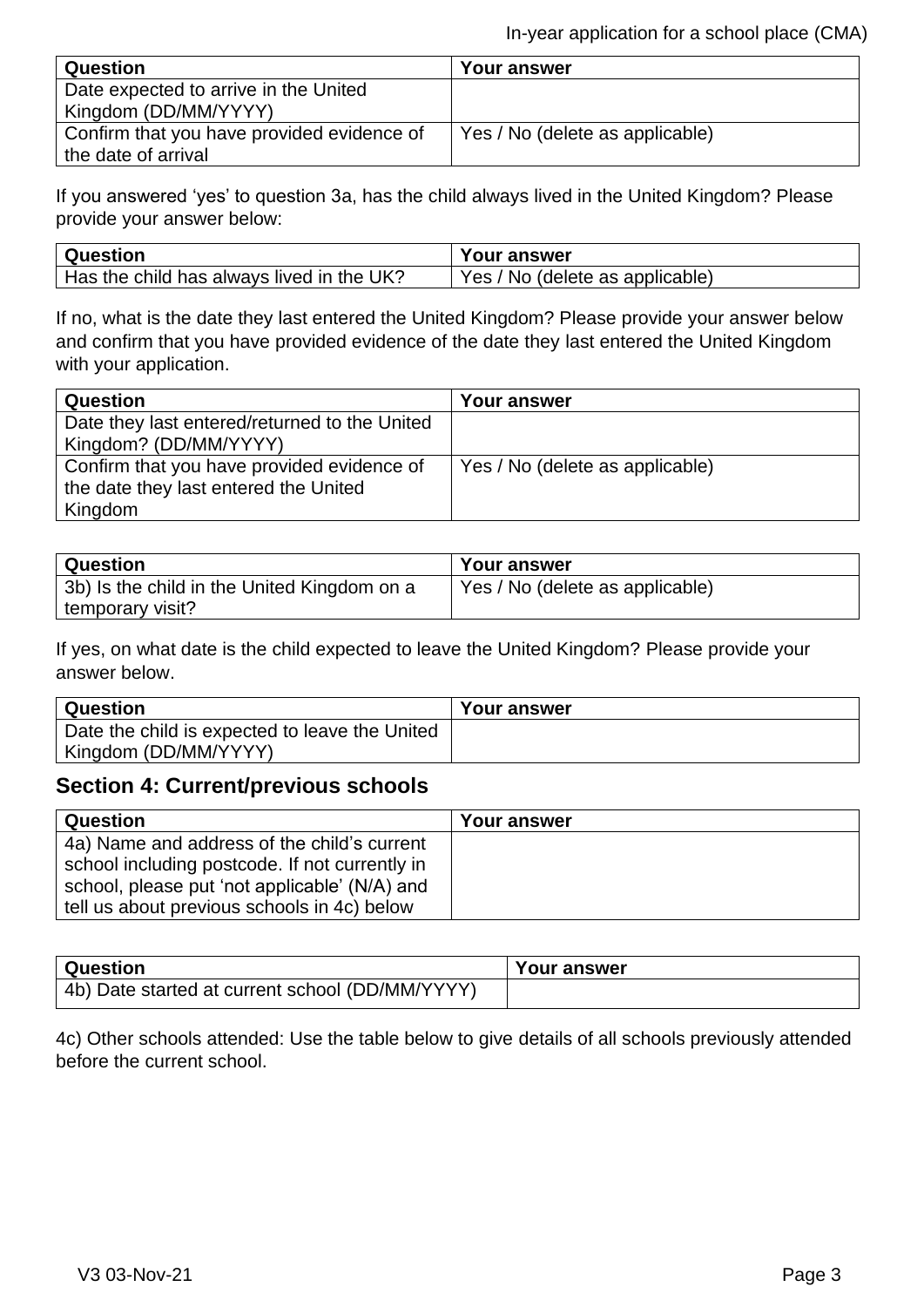| Name of school | <b>Address</b> | From (Month/Year)   To (Month/Year) |  |
|----------------|----------------|-------------------------------------|--|
|                |                |                                     |  |
|                |                |                                     |  |
|                |                |                                     |  |
|                |                |                                     |  |

| <b>Question</b>                                                                                                             | <b>Your answer</b> |
|-----------------------------------------------------------------------------------------------------------------------------|--------------------|
| 4d) Reason for applying for a change<br>of school, or if not currently in school,<br>the reason for leaving previous school |                    |

# **Section 5: School preferences**

List the schools in order of preference

| Name, postcode and DfE<br>number of the schools you<br>wish to apply for (you must<br>list schools in the order you | <b>Exceptional</b><br>medical or<br>social<br>reasons | <b>Details of</b><br>siblings for<br>whom you wish<br>to claim sibling | <b>Optional – reasons for</b><br>preference (continue on a<br>separate sheet of paper if<br>necessary) |
|---------------------------------------------------------------------------------------------------------------------|-------------------------------------------------------|------------------------------------------------------------------------|--------------------------------------------------------------------------------------------------------|
| prefer them with your most                                                                                          | (answer yes                                           | priority                                                               |                                                                                                        |
| preferred school listed first)                                                                                      | or no)                                                |                                                                        |                                                                                                        |
| <b>First preference school</b>                                                                                      |                                                       | Sibling name:                                                          |                                                                                                        |
| name:                                                                                                               |                                                       |                                                                        |                                                                                                        |
| <b>Postcode:</b>                                                                                                    |                                                       | Date of birth (DD /                                                    |                                                                                                        |
| DfE no:                                                                                                             |                                                       | MM / YYYY):                                                            |                                                                                                        |
|                                                                                                                     |                                                       |                                                                        |                                                                                                        |
|                                                                                                                     |                                                       | Gender:                                                                |                                                                                                        |
| <b>Second preference school</b>                                                                                     |                                                       | Sibling name:                                                          |                                                                                                        |
| name:                                                                                                               |                                                       |                                                                        |                                                                                                        |
| Postcode:                                                                                                           |                                                       | Date of birth DD /                                                     |                                                                                                        |
| DfE no:                                                                                                             |                                                       | MM / YYYY:                                                             |                                                                                                        |
|                                                                                                                     |                                                       |                                                                        |                                                                                                        |
|                                                                                                                     |                                                       | Gender:                                                                |                                                                                                        |
| Third preference school<br>name:                                                                                    |                                                       | Sibling name:                                                          |                                                                                                        |
| Postcode:                                                                                                           |                                                       | Date of birth DD /                                                     |                                                                                                        |
| DfE no:                                                                                                             |                                                       | MM / YYYY:                                                             |                                                                                                        |
|                                                                                                                     |                                                       |                                                                        |                                                                                                        |
|                                                                                                                     |                                                       | Gender:                                                                |                                                                                                        |

If you are applying for exceptional medical or social reasons, please confirm below that you have included appropriate professional evidence to support your case.

| Question                                | <b>Your answer</b>              |
|-----------------------------------------|---------------------------------|
| Confirm that you have provided evidence | Yes / No (delete as applicable) |

| <b>↓Question</b>                               | Your answer                     |
|------------------------------------------------|---------------------------------|
| Have you have also applied directly to schools | Yes / No (delete as applicable) |
| which manage their own admission?              |                                 |

If yes, please let us know the schools you have applied for and the outcome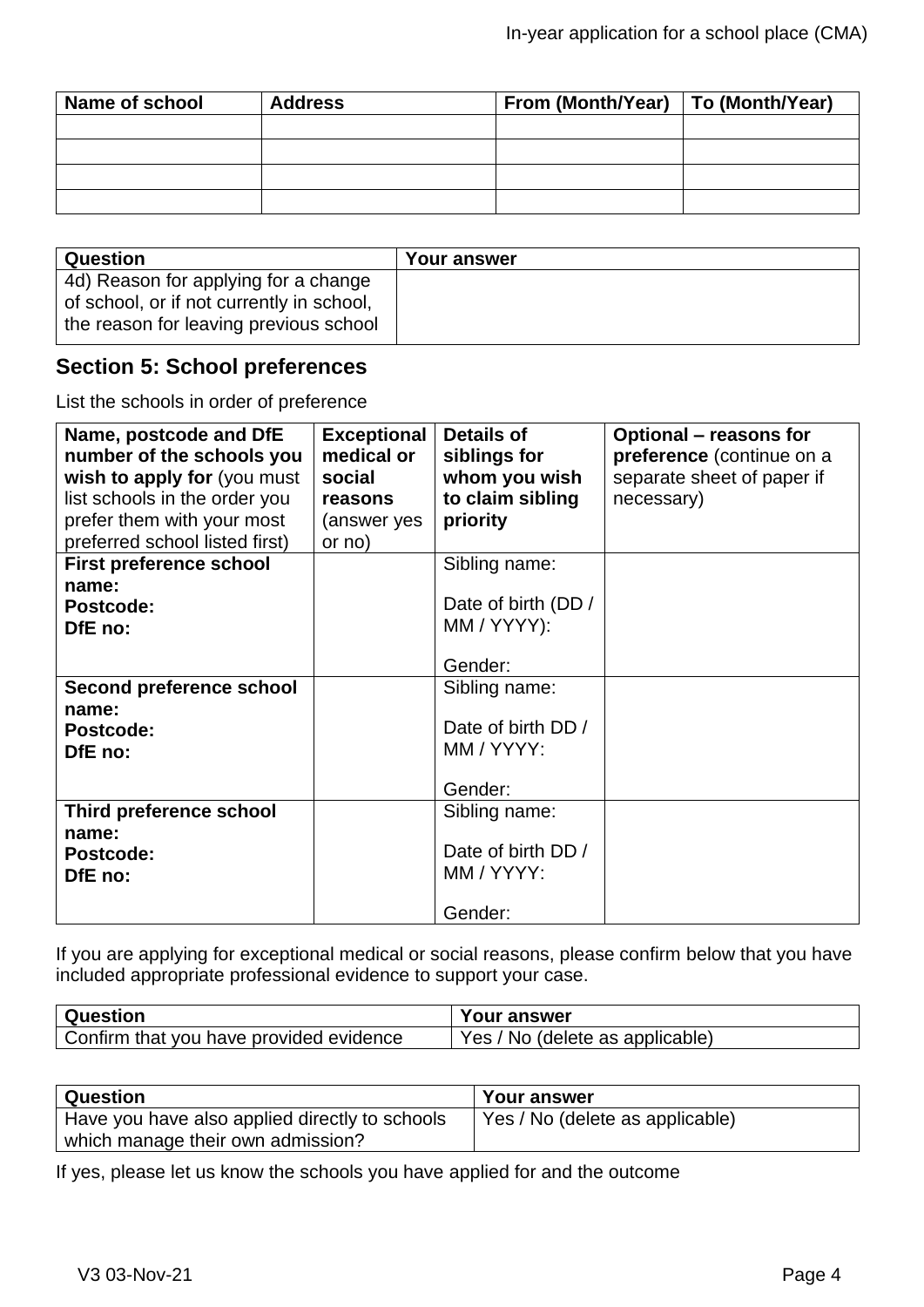| Name of school | Date of<br>application | <b>Outcome (if known)</b> |
|----------------|------------------------|---------------------------|
|                |                        |                           |
|                |                        |                           |
|                |                        |                           |
|                |                        |                           |

| Question                                                                                                                                               | Your answer                     |
|--------------------------------------------------------------------------------------------------------------------------------------------------------|---------------------------------|
| If a place is not available at one of the schools<br>you have applied for, do you want the Local<br>Authority to identify an alternative school place? | Yes / No (delete as applicable) |
| If no, please confirm what education<br>arrangements you will make for your child                                                                      |                                 |

## **Section 6: Fair access admissions**

The local authority must ensure that vulnerable children and those without a school place who are unsuccessful in securing a place through the in-year admissions process are found a suitable school place quickly. So that we might establish the most appropriate placement for each child if this applies, we need to ask additional questions of all applicants. If you answer yes to any of the questions in this section, please provide evidence.

| Question                                                         | Your answer                     |
|------------------------------------------------------------------|---------------------------------|
| 6a) Is the child subject to a Child in Need Plan or a Child      | Yes / No (delete as applicable) |
| Protection Plan (or having had a Child in Need Plan or a Child   |                                 |
| Protection Plan within the past 12 months)?                      |                                 |
| 6b) Does the child live in a refuge or in other Relevant         | Yes / No (delete as applicable) |
| Accommodation?                                                   |                                 |
| 6c) Is the child returning from the criminal justice system?     | Yes / No (delete as applicable) |
| 6d) Is the child currently in alternative provision and ready to | Yes / No (delete as applicable) |
| be reintegrated into mainstream education?                       |                                 |
| 6e) Has the child ever been permanently excluded from            | Yes / No (delete as applicable) |
| school?                                                          |                                 |
| 6f) Does the child have any special educational needs (but       | Yes / No (delete as applicable) |
| without an Education Health and Care Plan), disabilities or      |                                 |
| medical conditions?                                              |                                 |
| 6g) Is the child a carer?                                        | Yes / No (delete as applicable) |
| 6h) Is the child homeless?                                       | Yes / No (delete as applicable) |
| 6i) Is the child in a formal kinship care arrangement? (as       | Yes / No (delete as applicable) |
| evidenced by a child arrangements order not relating to either   |                                 |
| birth parent or a special guardianship order)                    |                                 |
| 6j) Is the child a Gypsy, Roma or Traveller?                     | Yes / No (delete as applicable) |
| 6k) Is the child a refugee or asylum seeker?                     | Yes / No (delete as applicable) |

If the child is working with or being supported by any individuals or groups (eg social worker, community incident action group, inclusion officer, education psychologist, REMA service), please provide their details. Please continue on a separate sheet of paper if necessary.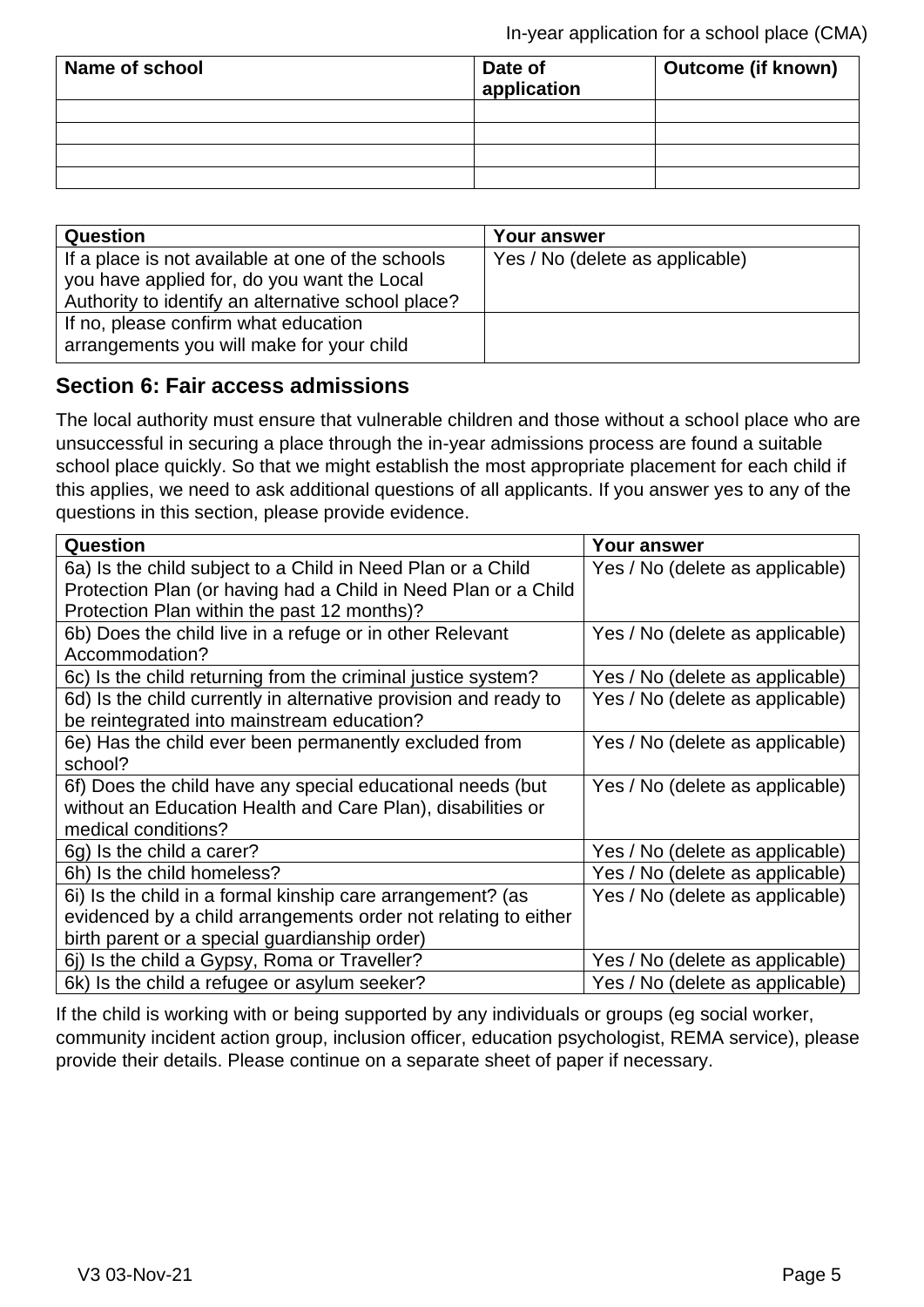| <b>Question</b>     | Your answer |
|---------------------|-------------|
| <b>Contact Name</b> |             |
| Role                |             |
| Phone number        |             |
| Email address       |             |
| Reason for support  |             |

# **Section 7: Parent/guardian/carer's details**

| Question                                                                                                                                                        | <b>Your answer</b>                                                                           |
|-----------------------------------------------------------------------------------------------------------------------------------------------------------------|----------------------------------------------------------------------------------------------|
| 7a) Title                                                                                                                                                       |                                                                                              |
| 7b) First name                                                                                                                                                  |                                                                                              |
| 7c) Surname                                                                                                                                                     |                                                                                              |
| 7d) Address including postcode (if different from<br>child's address)                                                                                           |                                                                                              |
| 7e) Telephone numbers                                                                                                                                           |                                                                                              |
| Day:                                                                                                                                                            |                                                                                              |
| Evening:                                                                                                                                                        |                                                                                              |
| Mobile:                                                                                                                                                         |                                                                                              |
| 7f) Email address                                                                                                                                               |                                                                                              |
| 7g) Relationship to child (delete as applicable)                                                                                                                | Mother<br>Father<br>Step parent<br>Carer<br>Social worker<br>Other relative<br>Other contact |
| If 'other relative' or 'other contact', please give<br>further details:                                                                                         |                                                                                              |
| 7h) Do you have parental responsibility for the<br>child? (see guidance notes)                                                                                  | Yes / No (delete as applicable)                                                              |
| If no, are you applying on behalf of the child's<br>parent?                                                                                                     | Yes / No (delete as applicable)                                                              |
| If yes, please confirm that you have enclosed a<br>letter from the child's parent explaining the<br>circumstances and authorising you to act on<br>their behalf | Yes / No (delete as applicable)                                                              |
| 7i) Are you working as a Crown Servant or in<br>Her Majesty's Armed Forces and need a school<br>place as a result of a return to the area?                      | Yes / No (delete as applicable)                                                              |
| If you answered Yes, please confirm that you<br>have included evidence                                                                                          | Yes / No (delete as applicable)                                                              |

| Question                                        | Your answer                     |
|-------------------------------------------------|---------------------------------|
| 7i) Are you also making an application for any  | Yes / No (delete as applicable) |
| other children who are part of the same family? |                                 |

If Yes, please confirm their names / dates of birth so that, if appropriate, their applications might be considered together. However, please note, you will still need to complete a separate application for each child.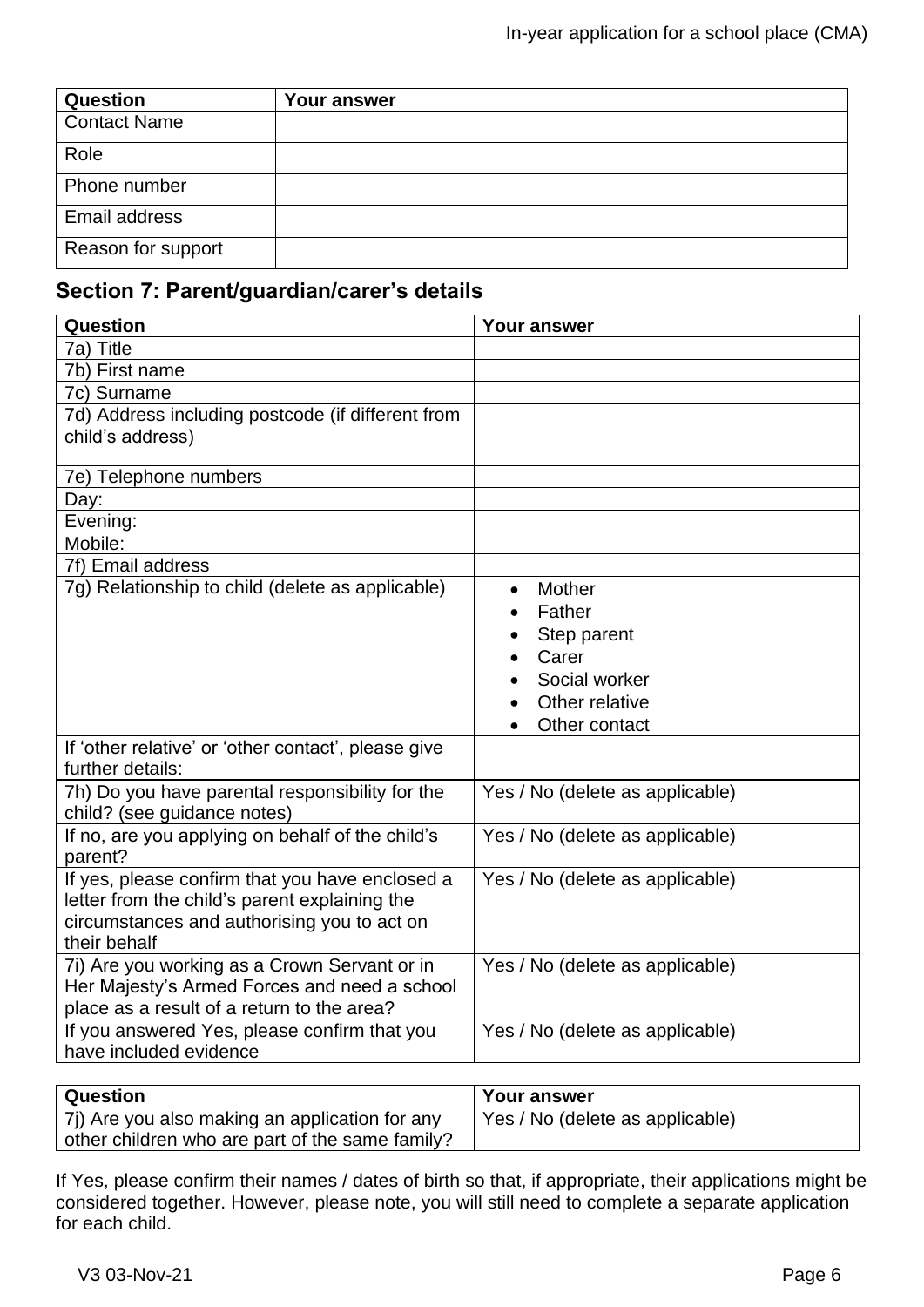| Sibling 1                  | Your answer        |  |
|----------------------------|--------------------|--|
| Name                       |                    |  |
| Date of birth (DD/MM/YYYY) |                    |  |
|                            |                    |  |
| Sibling 2                  | Your answer        |  |
| Name                       |                    |  |
| Date of birth (DD/MM/YYYY) |                    |  |
|                            |                    |  |
| <b>Sibling 3</b>           | <b>Your answer</b> |  |
| Name                       |                    |  |
| Date of birth (DD/MM/YYYY) |                    |  |

# **Section 8: Additional contact**

We will only discuss this application with the applicant named above. If you wish to authorise us to discuss this application with someone else, please provide their details below

| Question                   | Your answer |
|----------------------------|-------------|
| 8a) Title                  |             |
| 8b) First name             |             |
| 8c) Surname                |             |
| 8d) Relationship to child: |             |

# **Section 9: Declaration of parent/guardian/carer**

I wish to apply for a place at each of the schools named in section 5 and I have listed these schools in the order that I prefer them. I certify that the information given is true to the best of my knowledge and belief. I understand that if I give any false or deliberately misleading information on this form and/or supporting documents, or withhold any relevant information, this may render my application invalid and/or lead to the withdrawal of an offer of a school place for my child. I understand that it is my responsibility to provide full information to Surrey County Council and that I will notify the Admissions team of Surrey County Council of any changes to the details on this form or accompanying evidence as soon as they occur, including any change of address.

**Checklist:** I confirm that I have:

- read the admission arrangements for the school
- completed all sections of this form
- enclosed proof of address
- enclosed other relevant documents, eg evidence that the child is in care or has previously been in care, evidence that the child was adopted from state care outside England; evidence in support of an exceptional medical or social claim; or evidence of a return/arrival to the United Kingdom
- signed and dated below

| <b>Name</b> | <b>Signature</b> | Date (dd/mm/yyyy) |
|-------------|------------------|-------------------|
|             |                  |                   |

### **Section 10: Important - Next steps**

#### **a) Returning your CMA application form**

Please scan or photograph your completed form and supporting evidence and email it to: schooladmissions@surreycc.gov.uk. If you are unable to email it, please post it to Admissions Team, Quadrant Court, 35 Guildford Road, Woking, GU22 7QQ